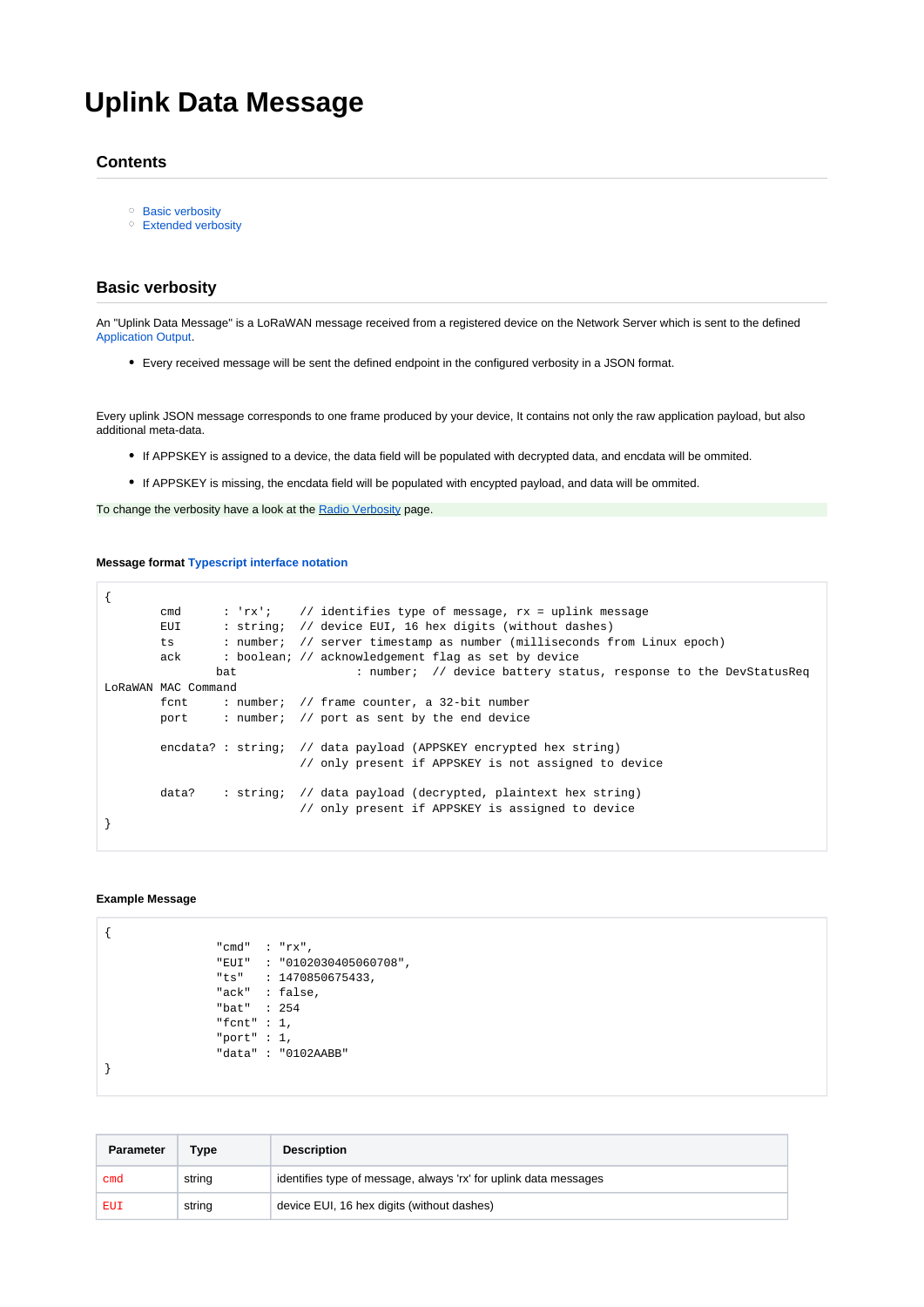| ts      | number            | server timestamp as a number of miliseconds from Linux epoch                                    |
|---------|-------------------|-------------------------------------------------------------------------------------------------|
| ack     | boolean           | acknowledgement flag as set by device                                                           |
| bat     | number            | device battery status, response of the DevStatusReg LoRaWAN MAC Command                         |
| fcnt    | number            | frame counter, a 32-bit integer number                                                          |
| port    | number            | port number as sent by the end device                                                           |
| encdata | string (optional) | encrypted data payload as hexadecimal string, only present if APPSKEY is not assigned to device |
| data    | string (optional) | decrypted data payload as hexadecimal string, only present if APPSKEY is assigned to device     |

# <span id="page-1-0"></span>**Extended verbosity**

The LORIOT Network Server can deliver extended radio information to your application.

The extended radio information is reported as seen by the first gateway that received the frame.

**Message format [Typescript interface notation](https://www.typescriptlang.org/docs/handbook/interfaces.html)**

```
\left\{ \begin{array}{c} \end{array} \right\}cmd : 'rx'; // identifies type of message, rx = uplink message
         EUI : string; // device EUI, 16 hex digits (without dashes)
          ts : number; // server timestamp as number (miliseconds from Linux epoch)
         ack : boolean; // NEW! acknowledgement flag as set by device
          fcnt : number; // frame counter, a 32-bit number
         port : number; // port as sent by the end device
         encdata? : string; // data payload (APPSKEY encrypted hex string)
                             // only present if APPSKEY is not assigned to device
         data? : string; // data payload (decrypted , plaintext hex string)
                             // only present if APPSKEY is assigned to device
          // extended radio information
          freq : number; // radio frequency at which the frame was received, in Hz
         dr : string; // radio data rate - spreading factor, bandwidth and coding rate
                             // e.g. SF12 BW125 4/5
                             // UPDATED: previously the field was called 'sf'
 rssi : number; // frame rssi, in dBm, as integer number
 snr : number; // frame snr, in dB, one decimal place
       }
```
### **Example Message**

```
 {
         "cmd" : "rx",
         "EUI" : "0102030405060708",
 "ts" : 1470850675433,
 "ack" : false,
         "fcnt" : 1,
         "port" : 1,
         "data" : "0102AABB",
 "freq" : 868500000,
 "dr" : "SF12 BW125 4/5",
         "rssi" : -130,
         "snr" : 1.2
      }
```

| <b>Parameter</b> | Type   | <b>Description</b>                                               |
|------------------|--------|------------------------------------------------------------------|
| cmd              | string | identifies type of message, always 'rx' for uplink data messages |